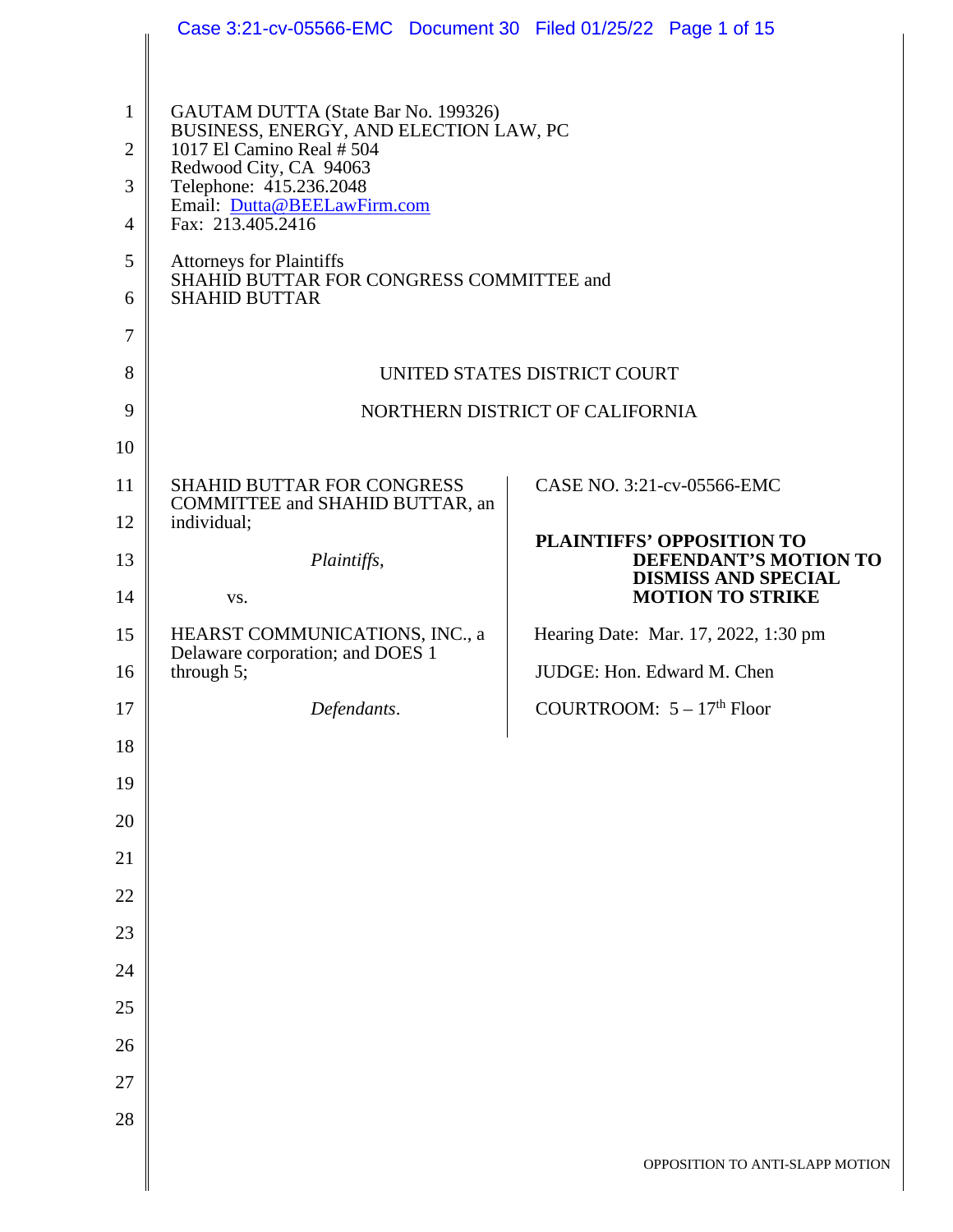$\mathbf{I}$  $\parallel$ 

<span id="page-1-1"></span><span id="page-1-0"></span>

| $\mathbf{1}$   | POINTS AND AUTHORITIES                                                                                                                                                                                      |  |  |  |
|----------------|-------------------------------------------------------------------------------------------------------------------------------------------------------------------------------------------------------------|--|--|--|
| $\overline{2}$ | <b>Introduction</b><br>I.                                                                                                                                                                                   |  |  |  |
| 3              | Defendant's combined Anti-SLAPP Motion and Motion to Dismiss must be denied, for                                                                                                                            |  |  |  |
| 4              | Plaintiffs have alleged claims for Defamation (and an associated Unfair Competition Law                                                                                                                     |  |  |  |
| 5              | violation) that must be allowed to move forward, as a matter of law. In July 2020, the San                                                                                                                  |  |  |  |
| 6              | Francisco Chronicle published two pieces that contained the false allegation that Congressional                                                                                                             |  |  |  |
| 7              | candidate Shahid Buttar had committed sexual harassment. Before publishing the first piece, the                                                                                                             |  |  |  |
| 8              | Chronicle chose not to interview Mr. Buttar or his accuser (Elizabeth Croydon).                                                                                                                             |  |  |  |
| 9              | Equally troubling, the <i>Chronicle</i> deliberately chose not to contact known individuals who                                                                                                             |  |  |  |
| 10             | would have provided critical information regarding Ms. Croydon's credibility – including the fact                                                                                                           |  |  |  |
| 11             | that Ms. Croydon had previously made false claims about the husband of another person. Making                                                                                                               |  |  |  |
| 12             | matters worse, the <i>Chronicle</i> refused to disclose to its readers the serious doubts that had been                                                                                                     |  |  |  |
| 13             | raised regarding Ms. Croydon's credibility. Because the Chronicle thus acted with actual malice,                                                                                                            |  |  |  |
| 14             | Mr. Buttar and his campaign have met their "minimal burden" by introducing sufficient facts to                                                                                                              |  |  |  |
| 15             | establish a prima facie case for defamation. <sup>1</sup>                                                                                                                                                   |  |  |  |
| 16             | Relevant Background <sup>2</sup><br>П.                                                                                                                                                                      |  |  |  |
| 17             | <b>Relevant Parties</b><br>A.                                                                                                                                                                               |  |  |  |
| 18             | Plaintiff Shahid Buttar is a constitutional lawyer, legal advocate, nonprofit leader,                                                                                                                       |  |  |  |
| 19             | community organizer, poet, and musician. A British immigrant of Pakistani descent, Mr. Buttar                                                                                                               |  |  |  |
| 20             | grew up in the Midwest. He first came to the Bay Area in 2000 to study law at Stanford Law                                                                                                                  |  |  |  |
| 21             | School, from which he received his law degree in 2003.                                                                                                                                                      |  |  |  |
| 22             |                                                                                                                                                                                                             |  |  |  |
| 23             | "In opposing an anti-SLAPP motion, a defamation plaintiff need not establish malice by                                                                                                                      |  |  |  |
| 24             | clear and convincing evidence, the standard applicable at trial. Rather, the plaintiff must meet her<br>minimal burden by introducing sufficient facts to establish a prima facie case of actual malice; in |  |  |  |
| 25             | other words, to establish a reasonable probability that she can produce clear and convincing<br>evidence showing that the statements were made with actual malice." Young v. CBS                            |  |  |  |
| 26             | Broadcasting, Inc., 212 Cal.App.4 <sup>th</sup> 551, 563 (Cal.Ct.App. 2012) (italics added, citation omitted).<br>Plaintiffs derive all facts from their Complaint and matters of which judicial notice may |  |  |  |
| 27             | be taken. See Planned Parenthood v. Center for Medical Progress, 890 F.3d 828, 834-35 (9 <sup>th</sup> Cir.                                                                                                 |  |  |  |
| 28             | 2018) (plaintiff need not proffer evidence in response to Anti-SLAPP motion filed in federal<br>court).                                                                                                     |  |  |  |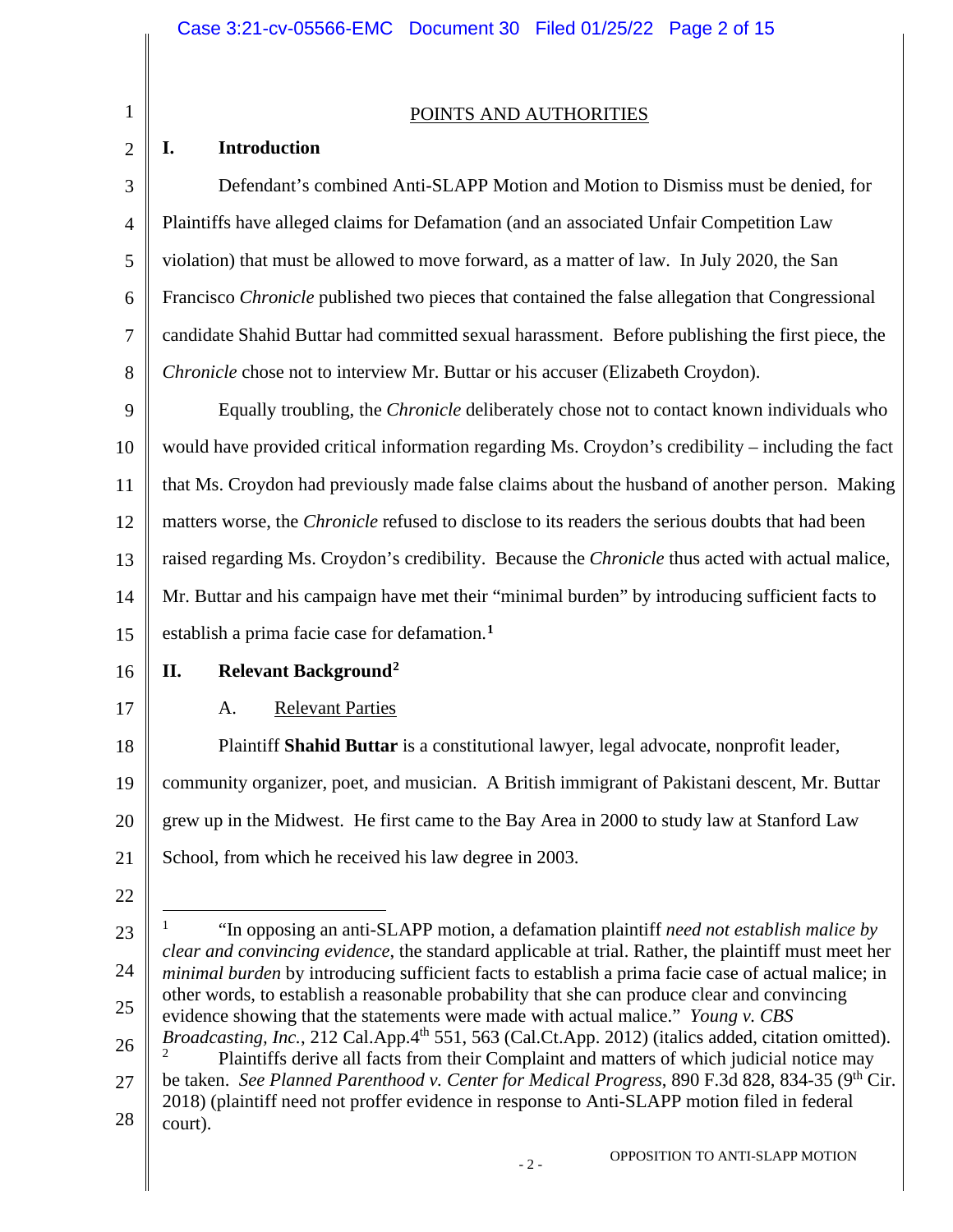## Case 3:21-cv-05566-EMC Document 30 Filed 01/25/22 Page 3 of 15

<span id="page-2-1"></span><span id="page-2-0"></span>

| $\mathbf{1}$   | An early advocate for LGBTQ marriage equality and a longtime advocate for civil                             |
|----------------|-------------------------------------------------------------------------------------------------------------|
| $\overline{2}$ | liberties, Mr. Buttar worked over the previous 15 years for nonprofit organizations including the           |
| 3              | Electronic Frontier Foundation, Bill of Rights Defense Committee (now known as Defending                    |
| $\overline{4}$ | Rights and Dissent), Muslim Advocates, and the American Constitution Society.                               |
| 5              | In 2020, Mr. Buttar and House Speaker Pelosi were the only two candidates to qualify for                    |
| 6              | the Nov. 3, 2020 general election for California's 12 <sup>th</sup> Congressional District.                 |
| 7              | To date, no immigrant, Muslim, or person of color like Mr. Buttar has represented                           |
| 8              | California's 12 <sup>th</sup> Congressional District. Mr. Buttar intends to run again as a candidate in the |
| 9              | 2022 Congressional election.                                                                                |
| 10             | Plaintiff Shahid Buttar for Congress Committee ("Buttar for Congress"), an                                  |
| 11             | unincorporated organization headquartered in San Francisco, constituted Mr. Buttar's                        |
| 12             | Congressional campaign for the 2020 Congressional election, and constitutes Mr. Buttar's                    |
| 13             | campaign for the 2022 Congressional election.                                                               |
| 14             | Defendant Hearst Communications, Inc. ("Defendant Hearst"), a Delaware corporation,                         |
| 15             | owns the San Francisco Chronicle. The Chronicle is the newspaper of record for the 12 <sup>th</sup>         |
| 16             | Congressional District, which covers most of the City and County of San Francisco. Defendant                |
| 17             | Hearst and the Bay Area News Group (which owns the Mercury News and East Bay Times)                         |
| 18             | comprise the two media conglomerates that own the only newspapers of record in the Bay Area.                |
| 19             | <b>B.</b> Relevant Facts                                                                                    |
| 20             | The Chronicle's Original Piece. On July 22, 2020, the Chronicle published an article in                     |
| 21             | its print edition, by reporter Joe Garofoli, under the headline, "Shahid Buttar, Nancy Pelosi's             |
| 22             | Election Opponent, Accused of Sex Harassment". <sup>3</sup>                                                 |
| 23             | The Original Piece was based on a self-published <i>Medium</i> post in which a former                       |
| 24             | acquaintance (Elizabeth Croydon) alleged that Mr. Buttar had sexually harassed her. <sup>4</sup>            |
| 25             | The previous afternoon (July 21, 2020), Mr. Garofoli demanded that Buttar for Congress                      |
| 26             |                                                                                                             |
| 27             | 3<br>Complaint ¶15 & n.2; see also Plaintiffs' Jan. 25, 2022 Request for Judicial Notice, at 2:7-<br>2:14.  |
| 28             | Complaint ¶16.                                                                                              |
|                | OPPOSITION TO ANTI-SLAPP MOTION<br>$-3-$                                                                    |
|                |                                                                                                             |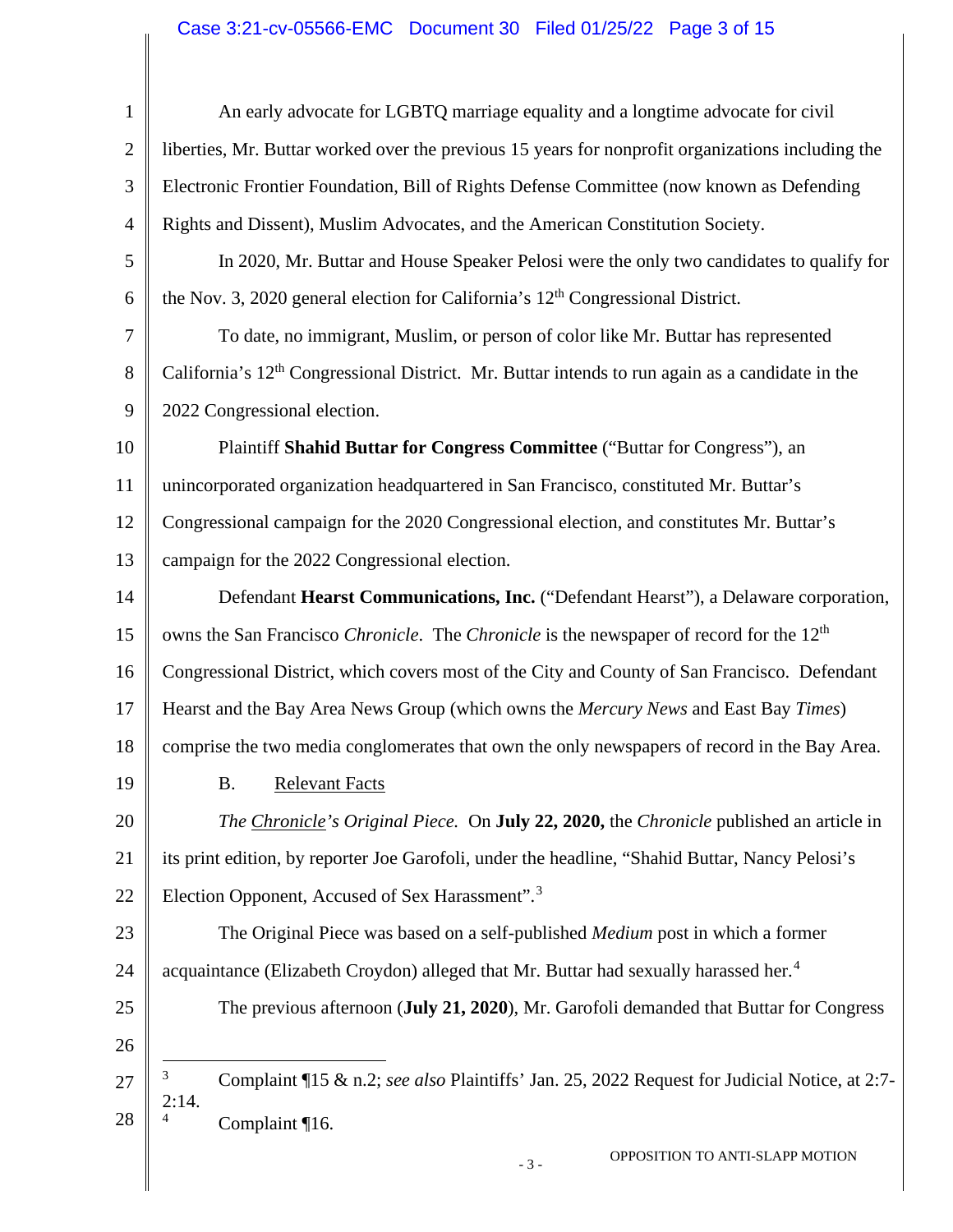## Case 3:21-cv-05566-EMC Document 30 Filed 01/25/22 Page 4 of 15

<span id="page-3-8"></span><span id="page-3-7"></span><span id="page-3-6"></span><span id="page-3-5"></span><span id="page-3-4"></span><span id="page-3-3"></span><span id="page-3-2"></span><span id="page-3-1"></span><span id="page-3-0"></span>

| $\mathbf{1}$   | provide a response to Ms. Croydon's allegations in less than two hours. <sup>5</sup> Within two hours,                                                       |  |  |  |
|----------------|--------------------------------------------------------------------------------------------------------------------------------------------------------------|--|--|--|
| $\mathfrak{2}$ | Buttar for Congress promptly emailed Mr. Garofoli a statement from Mr. Buttar that denied Ms.                                                                |  |  |  |
| 3              | Croydon's claims. <sup>6</sup>                                                                                                                               |  |  |  |
| $\overline{4}$ | Based on the text of the Original Piece, it does not appear that Mr. Garofoli interviewed                                                                    |  |  |  |
| 5              | Ms. Croydon before the Original Piece was published. <sup>7</sup> In other words, the <i>Chronicle</i> published                                             |  |  |  |
| 6              | the Original Piece – even though its reporter had interviewed <i>neither</i> Ms. Croydon nor Mr. Buttar                                                      |  |  |  |
| $\overline{7}$ | regarding Ms. Croydon's allegations against Mr. Buttar. <sup>8</sup>                                                                                         |  |  |  |
| 8              | Buttar for Congress Notifies the Chronicle of Ms. Croydon's Prior False Claims. In an                                                                        |  |  |  |
| 9              | email sent at 8:30 pm on July 21, 2020, <sup>9</sup> Buttar for Congress representative Patricia Brooks                                                      |  |  |  |
| 10             | notified Mr. Garofoli that Ms. Croydon had not only made a false claim about Mr. Buttar, but had                                                             |  |  |  |
| 11             | made false claims about the husband of another person:                                                                                                       |  |  |  |
| 12             | We do have some people who can speak about [Mr. Buttar's] character and                                                                                      |  |  |  |
| 13             | other claims [Ms. Croydon] has made in the past that are $false$ – including<br>one who alleges that she also made false claims about her husband. Would     |  |  |  |
| 14             | you want to speak with them? We are reluctant to attack her character out<br>of respect to survivors  but they are willing to speak with you." <sup>10</sup> |  |  |  |
| 15<br>16       | Ms. Brooks offered to put Mr. Garofoli in touch with those individuals – including one                                                                       |  |  |  |
| 17             | person (Dr. Margaret Flowers, M.D.) who alleged that Ms. Croydon had made false claims about                                                                 |  |  |  |
| 18             | her husband. <sup>11</sup> However, Mr. Garofoli chose not to interview <i>any</i> of those individuals, including                                           |  |  |  |
| 19             | Dr. Margaret Flowers, M.D. and Martine Zundmanis. <sup>12</sup>                                                                                              |  |  |  |
| 20             | Both Dr. Flowers and Ms. Zundmanis knew both Mr. Buttar and Ms. Croydon during the                                                                           |  |  |  |
| 21             | 2000s, the period when Ms. Croydon alleged that Mr. Buttar had purportedly harassed her. <sup>13</sup>                                                       |  |  |  |
| 22             | According to Dr. Flowers, Ms. Croydon falsely accused Dr. Flowers' husband Kevin Zeese of                                                                    |  |  |  |
| 23             |                                                                                                                                                              |  |  |  |
| 24             | 5<br>Complaint ¶17.<br>6<br>Complaint ¶18.                                                                                                                   |  |  |  |
| 25             | 7<br>Complaint ¶19.<br>8                                                                                                                                     |  |  |  |
| 26             | Complaint [20.<br>9<br>All times reflect Pacific Standard Time (PST).                                                                                        |  |  |  |
| 27             | 10<br>Complaint [21] (italics in original).<br>11<br>Complaint ¶22.                                                                                          |  |  |  |
| 28             | 12<br>Complaint ¶23.<br>13<br>Complaint ¶24.                                                                                                                 |  |  |  |
|                | OPPOSITION TO ANTI-SLAPP MOTION<br>$-4-$                                                                                                                     |  |  |  |
|                |                                                                                                                                                              |  |  |  |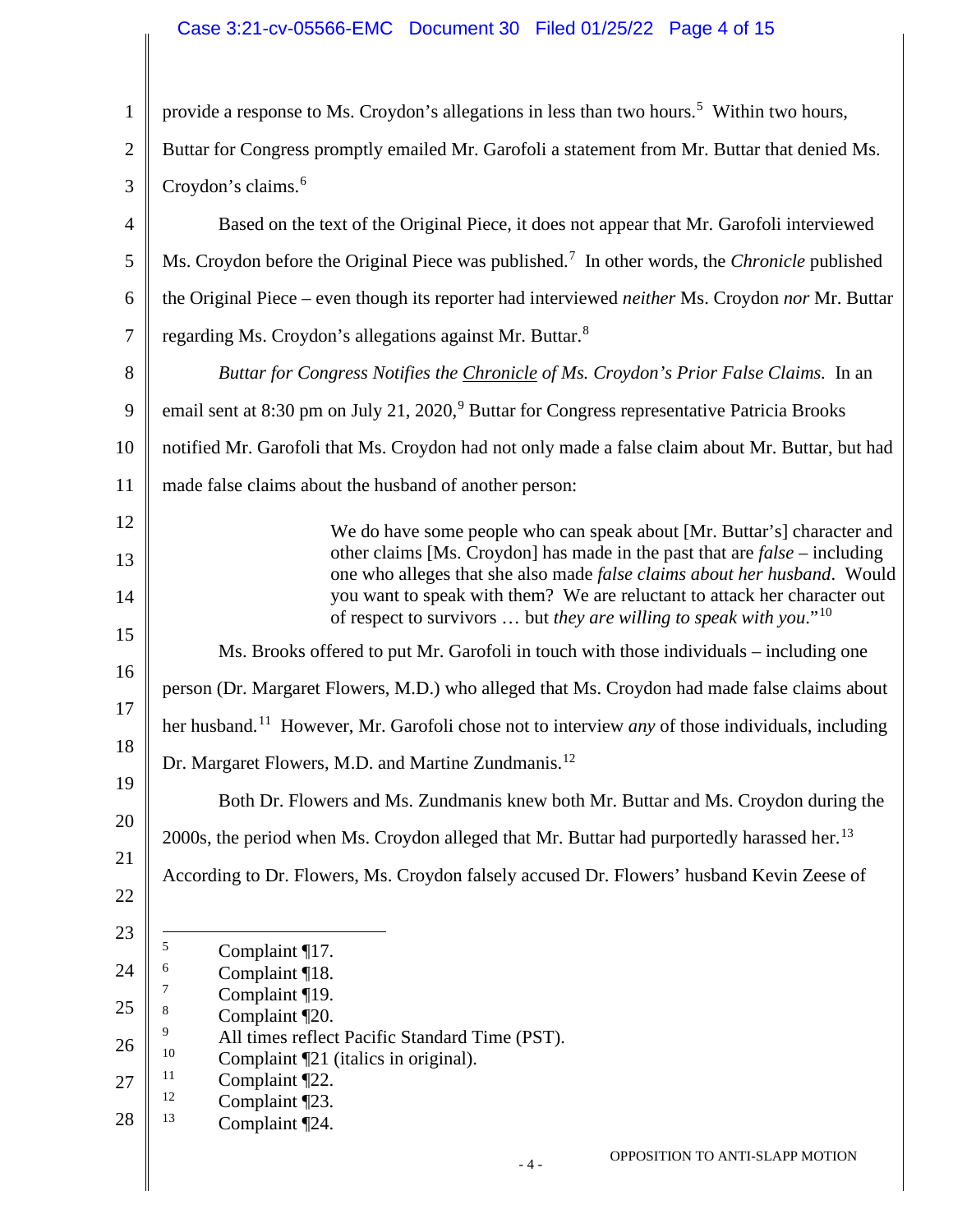## Case 3:21-cv-05566-EMC Document 30 Filed 01/25/22 Page 5 of 15

<span id="page-4-4"></span><span id="page-4-3"></span><span id="page-4-2"></span><span id="page-4-1"></span><span id="page-4-0"></span>

| $\mathbf{1}$   | sexual assault in 2006: the same year Mr. Zeese was a Maryland candidate for the U.S. Senate. <sup>14</sup>                                             |  |  |
|----------------|---------------------------------------------------------------------------------------------------------------------------------------------------------|--|--|
| $\overline{2}$ | According to Ms. Zundmanis, there is no merit to Ms. Croydon's allegations regarding                                                                    |  |  |
| 3              | Mr. Buttar. Ms. Zundmanis has observed previous instances where Ms. Croydon false accused                                                               |  |  |
| $\overline{4}$ | progressive political activists of sexual harassment – including an activist who worked at a                                                            |  |  |
|                |                                                                                                                                                         |  |  |
| 5              | prominent environmental organization and suffered grave harm as a result. <sup>15</sup>                                                                 |  |  |
| 6              | The Bay Area Reporter Article Discussing Ms. Croydon's Credibility. That same evening                                                                   |  |  |
| $\overline{7}$ | (July 21, 2020), the <i>Bay Area Reporter</i> – which interviewed both Dr. Flowers and Ms.                                                              |  |  |
| 8              | Zundmanis – published an article (the "B.A.R. article") that included their accounts regarding Ms.                                                      |  |  |
| 9              | Croydon's claims. <sup>16</sup> In relevant part, the B.A.R. article stated:                                                                            |  |  |
| 10             | Two women who knew Buttar in the 2000s told the B.A.R. that there was                                                                                   |  |  |
| 11             | no credibility to what Croydon alleges occurred. Martine Zundmanis, who<br>met Buttar in 2004 while working together on civil rights issues, said there |  |  |
| 12             | is "absolutely no merit" to Croydon's claims.                                                                                                           |  |  |
| 13             | "I think in context of the progress victims and survivors have made as a                                                                                |  |  |
| 14             | result of the #MeToo movement, to have someone as ethical and with so<br>much integrity as Shahid to be attacked with <i>lies</i> like this is just     |  |  |
| 15             | disgusting," she said.                                                                                                                                  |  |  |
| 16             | Dr. Margaret Flowers, on Twitter and in a phone interview with the                                                                                      |  |  |
| 17             | B.A.R., said Croydon had falsely accused her partner, attorney Kevin<br>Zeese, of <i>sexual assault</i> in 2006. "It is really sad she is given any     |  |  |
| 18             | credibility," said Flowers. "I have known Shahid for at least a decade; I<br>have a lot of respect for him." <sup>17</sup>                              |  |  |
| 19             | Plaintiffs' Request for Correction. At 5:44 am the next morning (July 22, 2020), Buttar                                                                 |  |  |
| 20             | for Congress' Patricia Brooks sent an email to the Chronicle's Joe Garofoli. In her email, Ms.                                                          |  |  |
| 21             |                                                                                                                                                         |  |  |
| 22             | Brooks again stated that (1) Ms. Croydon's allegations about Mr. Buttar were false, and (2) "a                                                          |  |  |
| 23             | number of voices" had been "left out" from the Chronicle's story. To that end, Ms. Brooks                                                               |  |  |
| 24             | requested that the <i>Chronicle</i> correct the Original Piece by, <i>inter alia</i> , interviewing individuals                                         |  |  |
|                | "closer to this situation" (such as Dr. Flowers or Ms. Zundmanis). <sup>18</sup>                                                                        |  |  |
| 25             | 14<br>Complaint [25.                                                                                                                                    |  |  |
| 26             | 15<br>Complaint [26.<br>16                                                                                                                              |  |  |
| 27             | Complaint [27.<br>17<br>Complaint [28.                                                                                                                  |  |  |
| 28             | 18<br>Complaint ¶129, 30.                                                                                                                               |  |  |
|                | OPPOSITION TO ANTI-SLAPP MOTION<br>$-5-$                                                                                                                |  |  |
|                |                                                                                                                                                         |  |  |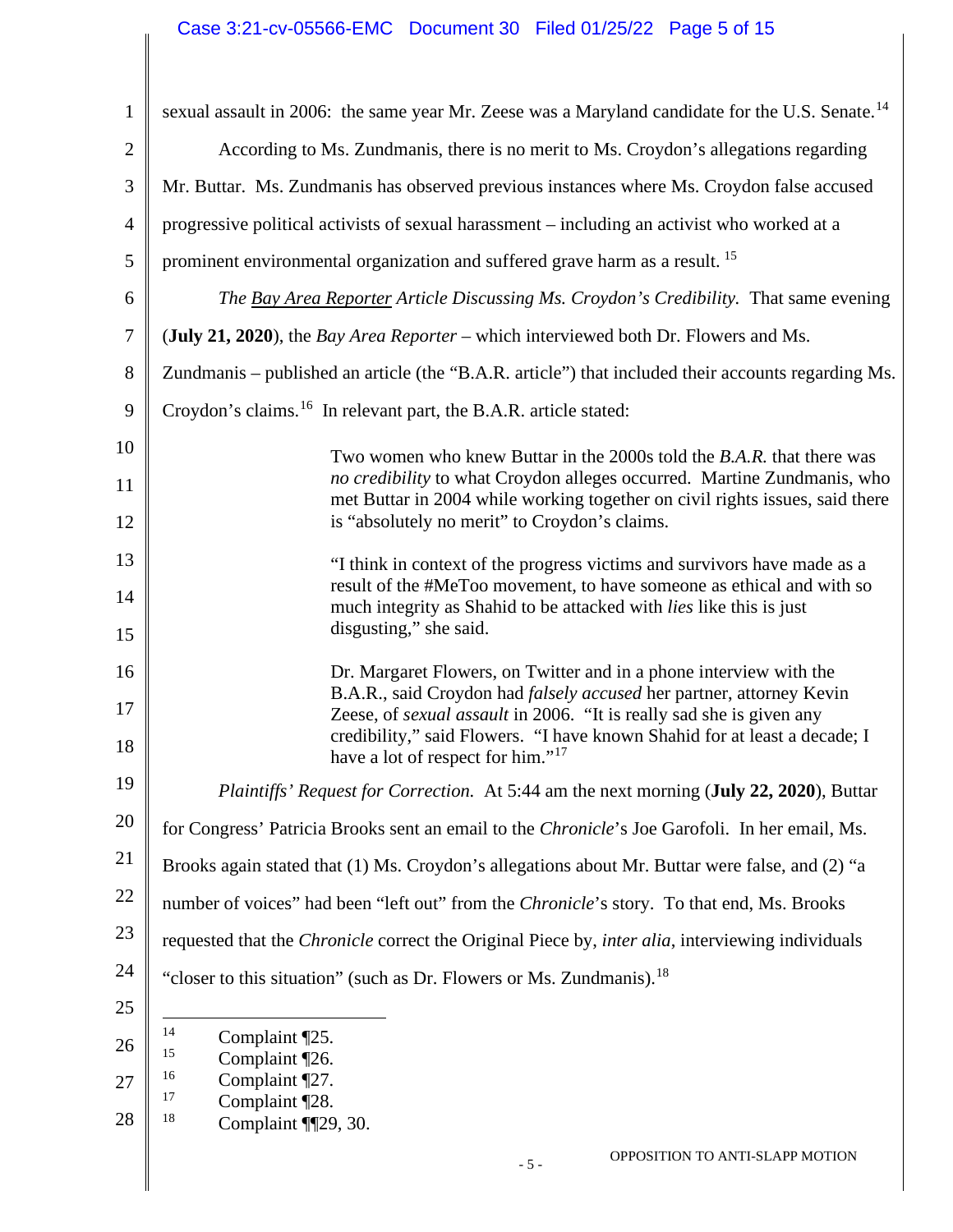## Case 3:21-cv-05566-EMC Document 30 Filed 01/25/22 Page 6 of 15

<span id="page-5-4"></span><span id="page-5-3"></span><span id="page-5-2"></span><span id="page-5-1"></span><span id="page-5-0"></span>

| $\mathbf{1}$   | However, the <i>Chronicle</i> failed to correct or otherwise revise the Original Piece. Instead,                   |
|----------------|--------------------------------------------------------------------------------------------------------------------|
| $\overline{2}$ | in a July 22, 2020 email, Mr. Garofoli invited Ms. Brooks to submit an opinion (op-ed) piece to                    |
| 3              | the <i>Chronicle</i> . Within a matter of hours, Buttar for Congress submitted an opinion piece to the             |
| $\overline{4}$ | <i>Chronicle.</i> However, the <i>Chronicle</i> refused to publish it in the interest of "fairness". <sup>19</sup> |
| 5              | Author Chris Sampson's Email to the Chronicle regarding Ms. Croydon's Credibility.                                 |
| 6              | The next day (July 23, 2020) at 4:22 pm, Mr. Garofoli and two other <i>Chronicle</i> employees                     |
| 7              | received an email from Chris Sampson, a national security expert. <sup>20</sup>                                    |
| 8              | In that email, Mr. Sampson stated that Ms. Croydon was a "pathological liar" who had                               |
| 9              | "harassed" one of his friends "repeatedly in private texts to the point of [his] friend considering                |
| 10             | suicide." Mr. Sampson further stated that he had "no association" with Mr. Buttar and had "never                   |
| 11             | talked with him." Mr. Sampson also stated that he contacted Buttar for Congress when he "saw                       |
| 12             | [Ms. Croydon's] accusation". <sup>21</sup>                                                                         |
| 13             | Mr. Sampson ended his email by expressing his disappointment with the Chronicle:                                   |
| 14             |                                                                                                                    |
| 15             | You had a duty to tell the readers the truth.                                                                      |
| 16             | You should do a better job in the future or consider your reputation<br>destroyed. $^{22}$                         |
| 17             | Other Published Articles Examining Ms. Croydon's Credibility. On July 23, 2020, the                                |
| 18             | day after the Original Piece was published, the <i>Intercept</i> covered Ms. Croydon's allegations.                |
| 19             | Significantly, the <i>Intercept</i> expressly stated that a number of individuals had questioned Ms.               |
| 20             | Croydon's credibility: "The Intercept has spoken to several people who recounted having                            |
| 21             | disturbing interactions with Croydon that caused them to question her credibility." <sup>23</sup>                  |
| 22             | The Open Letter Regarding Ms. Croydon's Credibility. The next day (July 24, 2020), the                             |
| 23             | Independent Political Report published an open letter (the "Open Letter"), in which 17                             |
| 24             | individuals (including Dr. Flowers, Ms. Zundmanis, and former federal candidate Kevin Zeese)                       |
| 25             |                                                                                                                    |
| 26             | 19<br>Complaint ¶131, 32.<br>20<br>Complaint ¶33.                                                                  |
| 27             | 21<br>Complaint ¶134, 35.                                                                                          |
| 28             | 22<br>Complaint ¶36.<br>23<br>Complaint [39.                                                                       |
|                | OPPOSITION TO ANTI-SLAPP MOTION<br>$-6-$                                                                           |
|                |                                                                                                                    |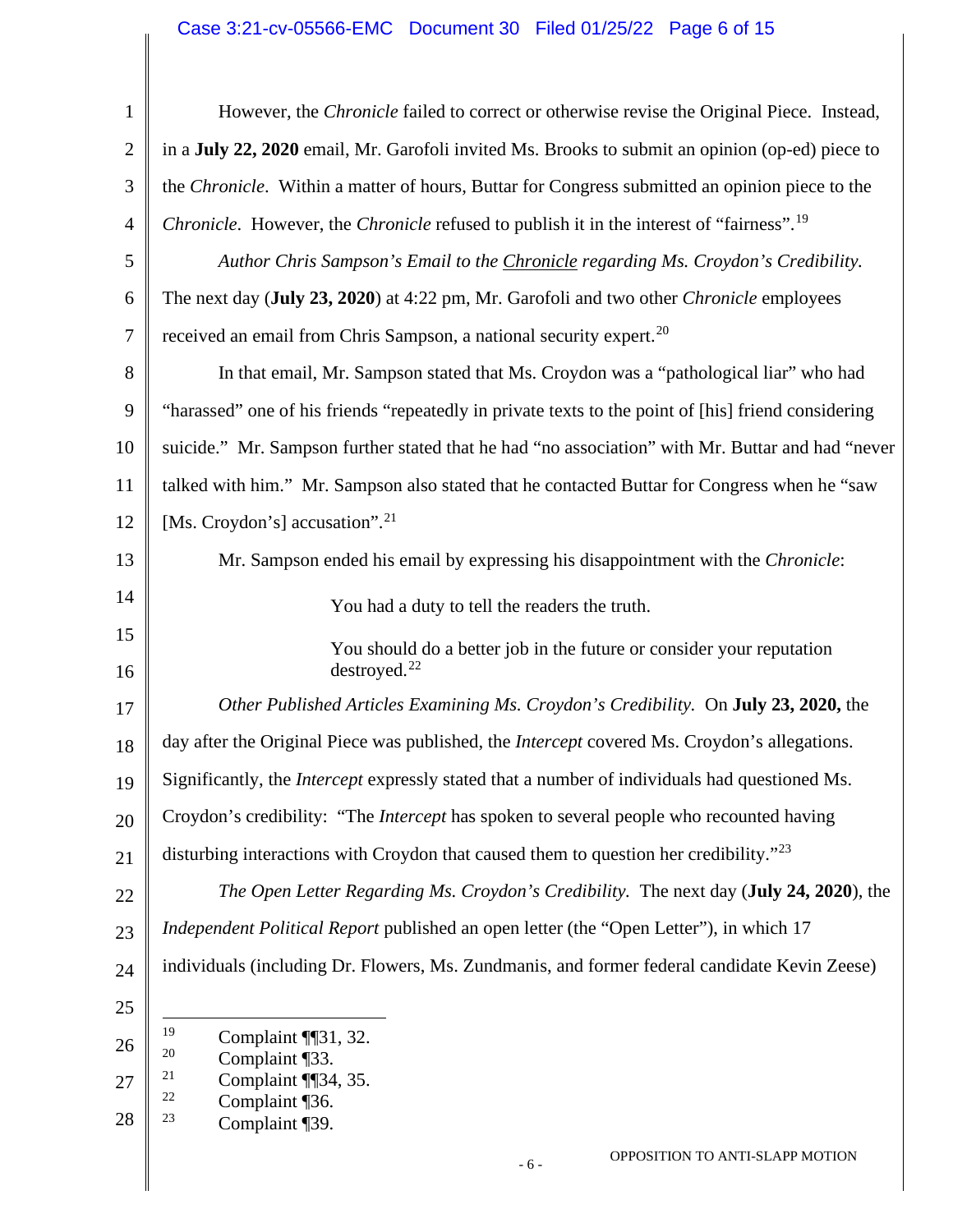## Case 3:21-cv-05566-EMC Document 30 Filed 01/25/22 Page 7 of 15

<span id="page-6-4"></span><span id="page-6-3"></span><span id="page-6-2"></span><span id="page-6-1"></span><span id="page-6-0"></span>

| $\mathbf{1}$   | expressed deep concern regarding Ms. Croydon's credibility and described her history of false                                                                 |
|----------------|---------------------------------------------------------------------------------------------------------------------------------------------------------------|
| $\overline{2}$ | allegations against political activists:                                                                                                                      |
| 3              | The accuser [Ms. Croydon] is well known in the D.C. social-justice                                                                                            |
| $\overline{4}$ | community. Unfortunately, this troubled individual has a long history of<br>fabricating attacks against innocent people. A review of litigation she has       |
| 5              | filed in various jurisdictions would likely yield a revealing picture to an<br>enterprising journalist. She has engaged in <i>late-night phone harassment</i> |
| 6              | campaigns, false allegations, and physical threats against numerous<br>individuals over the years. She is NOT a credible witness against this                 |
| 7              | promising progressive leader."24                                                                                                                              |
| 8              | Two months later (Sept. 25, 2020), after conducting a follow-up investigation, the                                                                            |
| 9              | Intercept delivered a definitive, sobering conclusion regarding Ms. Croydon's allegations about                                                               |
| 10             | Mr. Buttar: "Yet Croydon's claims have not been borne out. The Intercept was not able to                                                                      |
| 11             | corroborate Croydon's allegations and has interviewed multiple sources who recounted having                                                                   |
| 12             | disturbing interactions with her that caused them to question her credibility." <sup>25</sup>                                                                 |
| 13             | The <i>Intercept</i> 's Sept. 25, 2020 findings prompted it to update its original, July 23, 2020                                                             |
| 14             | article. Specifically, the <i>Intercept</i> placed an "editor's note" in a prominent position at the top of                                                   |
| 15             | the article text. <sup>26</sup>                                                                                                                               |
| 16             | <i>The Chronicle's Follow-Up Piece on Ms. Croydon's Allegations.</i> On <b>July 25, 2020</b> the                                                              |
| 17             | Chronicle published a follow-up piece (the "Follow-Up Piece") by Mr. Garofoli, regarding Ms.                                                                  |
| 18             | Croydon's allegations. <sup>27</sup>                                                                                                                          |
| 19             | Although it quoted individuals who defended Mr. Buttar's ethics and integrity, the                                                                            |
| 20             | Follow-Up Piece was misleading in two major ways. First, it portrayed those individuals as Mr.                                                                |
| 21             | Buttar's friends, when they are fiercely independent political activists. <sup>28</sup>                                                                       |
| 22             | Second, even though Mr. Garofoli had been apprised by Dr. Flowers, Ms. Zundmanis,                                                                             |
| 23             |                                                                                                                                                               |
| 24             | 24<br>Complaint ¶38. A copy of the Open Letter has been attached as RJN Exhibit H to Dec. 2,                                                                  |
| 25             | 2021 Ibarguen Declaration.<br>25<br>Complaint ¶39 (quoting Akela Lacy, Intercept, Sept. 25, 2020, "Shahid Buttar's Bid to                                     |
| 26             | Unseat Nancy Pelosi Roiled by Staff Mistreatment") (italics and bold print added); see Plaintiffs'<br>Jan. 25, 2022 Request for Judicial Notice, at 2:20-3:6. |
| 27             | 26<br>Complaint ¶40; see also note 25 supra.<br>27                                                                                                            |
| 28             | Complaint ¶41; see also Plaintiffs' Jan. 25, 2022 Request for Judicial Notice, at 2:15-2:19.<br>28<br>Complaint ¶42.                                          |
|                | OPPOSITION TO ANTI-SLAPP MOTION<br>$-7-$                                                                                                                      |
|                |                                                                                                                                                               |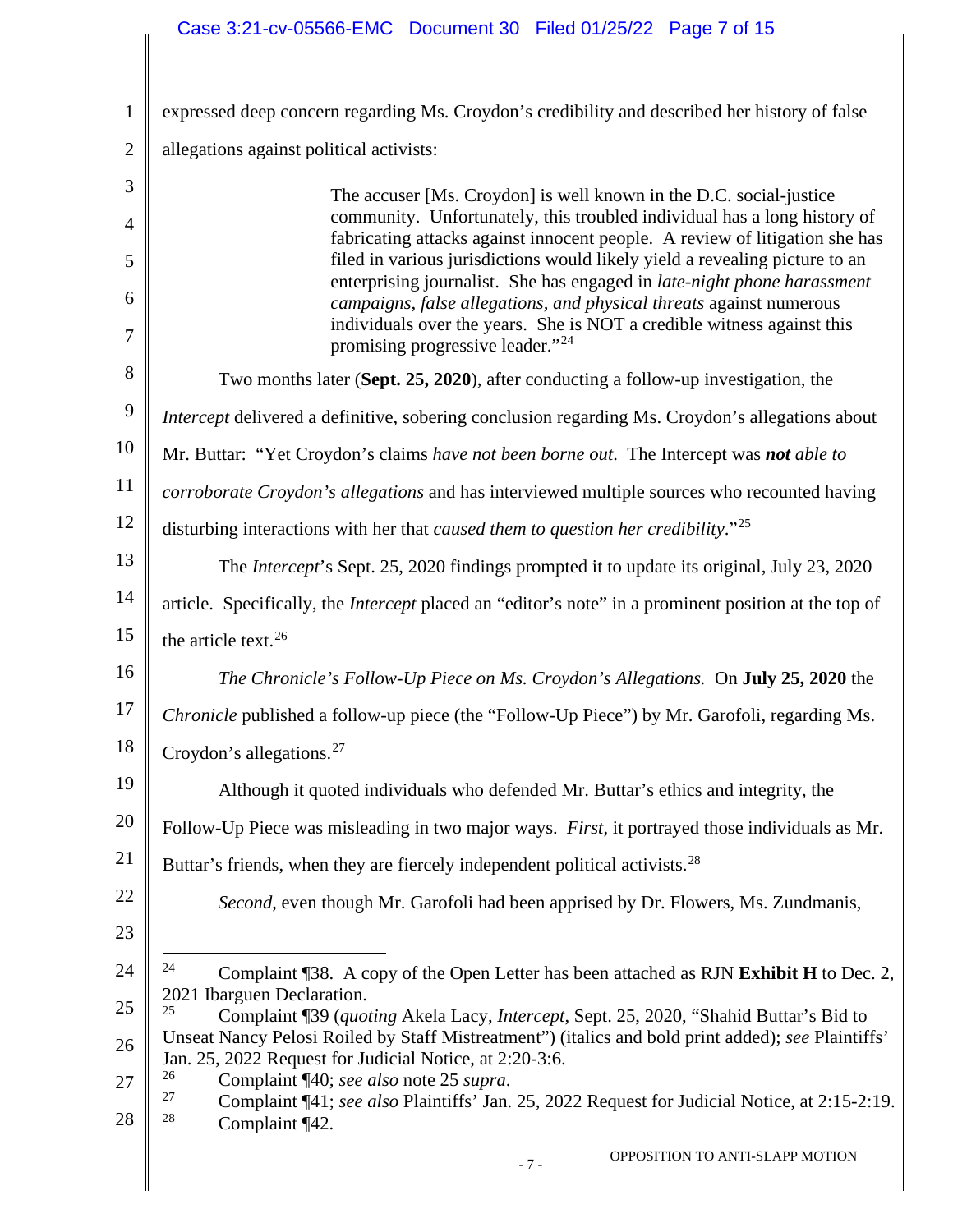#### Case 3:21-cv-05566-EMC Document 30 Filed 01/25/22 Page 8 of 15

<span id="page-7-4"></span><span id="page-7-3"></span><span id="page-7-2"></span><span id="page-7-1"></span><span id="page-7-0"></span>1 2 3 4 5 6 7 8 9 10 11 12 13 14 15 16 17 18 19 20 21 22 23 24 25 26 27 28 other signatories of the Open Letter, and Mr. Sampson that Ms. Croydon had a long history of false accusations against political activists (including Kevin Zeese, a federal candidate), the Follow-Up Piece failed to disclose that highly relevant history to *Chronicle* readers.<sup>[29](#page-7-0)</sup> To make matters worse, the Follow-Up Piece *did not even provide a hyperlink* to the Open Letter. In stark contrast, both the *Chronicle*'s Original Piece and Follow-Up Piece had provided hyperlinks to Ms. Croydon's false, self-published *Medium* allegations.<sup>[30](#page-7-1)</sup> As a result, *Chronicle* readers were deprived of critical information: the deep concerns of 17 individuals regarding Ms. Croydon's lack of credibility. The *Chronicle* has never published a piece like the Original Piece about a White male candidate for office. Had Mr. Buttar been a White male, rather than an immigrant Muslim, the *Chronicle* would not have recklessly rushed to publish the Original Piece, much less publish it. Instead, the *Chronicle* would have thoroughly investigated whether or not Ms. Croydon's allegations were credible. $31$ *The Harm Suffered by Plaintiffs.* The *Chronicle*'s publication of the Original Piece delivered crippling blows to Mr. Buttar's insurgent campaign against House Speaker Pelosi, who defeated Mr. Buttar on Nov. 3, 2020. Ms. Croydon's false accusations were immediately and consistently seized upon by critics across the political spectrum – including K-Hive, an organized network of certain supporters of Vice President Kamala Harris. To this day, voices associated with K-Hive continue to actively promote Ms. Croydon's false allegations that were amplified by the *Chronicle*'s Original Piece.<sup>[32](#page-7-3)</sup> Indeed, taking the cue from San Francisco's only newspaper of record, local media outlets such as the San Francisco *Bay Guardian*, *48 Hills*, and *Mission Local* published their own stories that referenced Ms. Croydon's false allegations.  $33$ As a result, Mr. Buttar and Buttar for Congress suffered lasting, grievous harm. The <sup>29</sup> Complaint ¶43.<br>
Complaint ¶44.  $rac{30}{31}$  Complaint ¶44.  $\frac{31}{32}$  Complaint ¶[46, 47.  $\frac{32}{33}$  Complaint ¶48, 49. Complaint ¶50.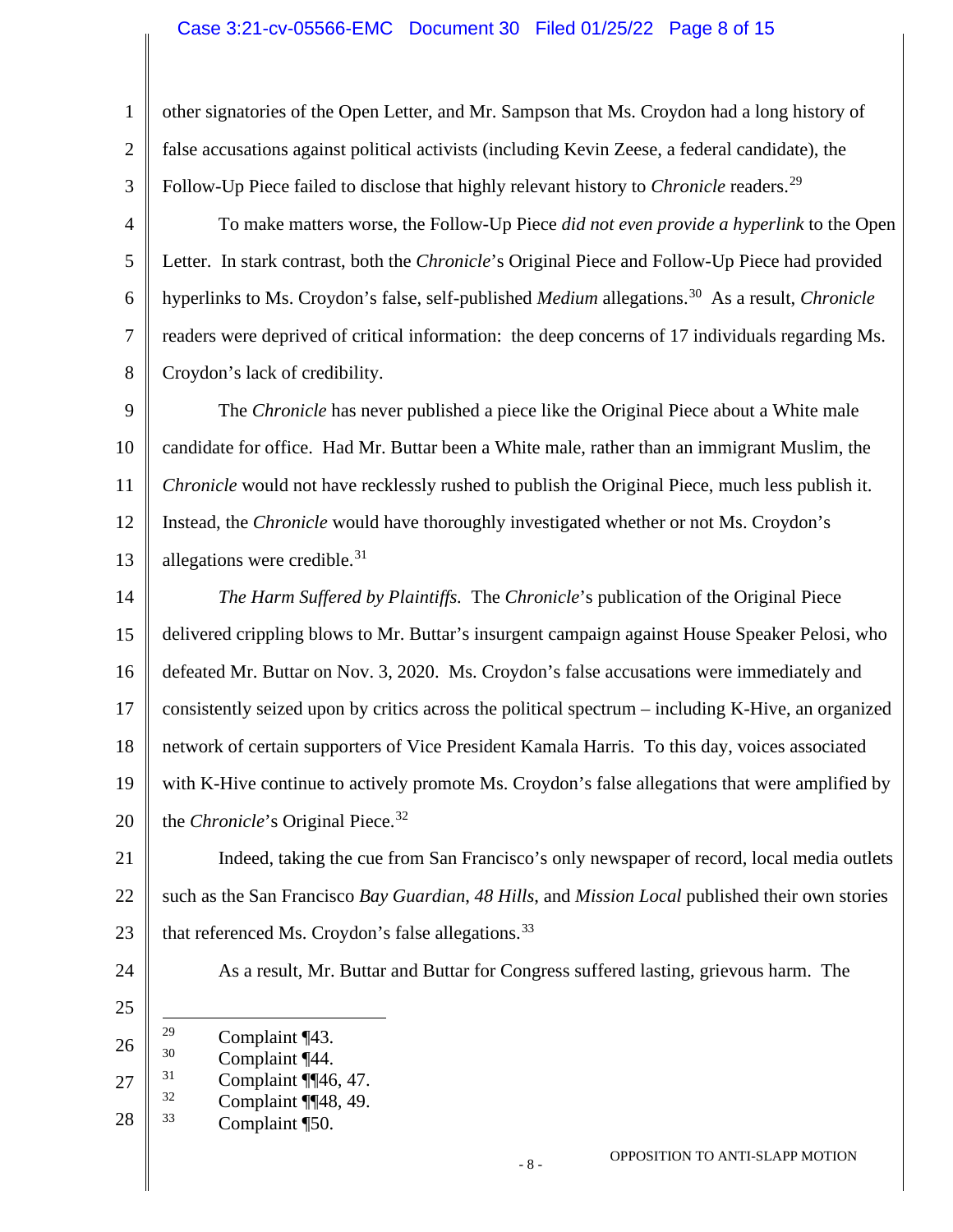## Case 3:21-cv-05566-EMC Document 30 Filed 01/25/22 Page 9 of 15

<span id="page-8-4"></span><span id="page-8-3"></span><span id="page-8-2"></span><span id="page-8-1"></span><span id="page-8-0"></span>

| $\mathbf{1}$   | Chronicle recklessly and unjustly smeared Mr. Buttar's ethics and integrity, harmed his                                             |
|----------------|-------------------------------------------------------------------------------------------------------------------------------------|
| $\overline{2}$ | professional livelihood and personal relationships, slashed his speaking and writing opportunities,                                 |
| 3              | and gravely damaged the public's perception of his fitness to hold political office. <sup>34</sup>                                  |
| $\overline{4}$ | The Chronicle's publication of Ms. Croydon's false allegations misled voters in a federal                                           |
| 5              | election. Against such a backdrop, the Chronicle's defamation of Mr. Buttar undermined Mr.                                          |
| 6              | Buttar, the integrity of our elections, and our very democracy. <sup>35</sup>                                                       |
| $\overline{7}$ | Plaintiffs bring claims for Defamation at Common Law and under Civil Code 45 (Libel)                                                |
| 8              | and associated claims under the Unfair Competition Law.                                                                             |
| 9              | <b>Legal Analysis</b><br>III.                                                                                                       |
| 10             | Plaintiffs Have Sufficiently Alleged Defamation and Associated UCL Claims<br>A.                                                     |
| 11             | Plaintiffs have sufficient alleged their claims for Defamation and violations of the Unfair                                         |
| 12             | Competition Law (B&P §§17200, et seq.), <sup>36</sup> for they have (1) alleged sufficient facts showing                            |
| 13             | Defendant's actual malice, (2) made a timely request for a correction of the Original Piece                                         |
| 14             | pursuant to Civil Code 48a, and (3) properly alleged damages they have suffered due to                                              |
| 15             | Defendant's wrongdoing.                                                                                                             |
| 16             | Overview of Anti-SLAPP Analysis. Contrary to Defendant's claim, Plaintiffs' allegations                                             |
| 17             | amply satisfy the requirements of the second prong <sup>37</sup> of the Anti-SLAPP analysis (as well as                             |
| 18             | those of a Rule 12(b) motion to dismiss). An anti-SLAPP motion should only combat "meritless                                        |
| 19             | suits brought primarily to chill the exercise of free speech or petition rights by the threat of severe                             |
| 20             | economic sanctions against the defendant, and not to vindicate a legally cognizable right."38                                       |
| 21             | Under CCP $§425.16(b)(1)$ , a cause of action is subject to an anti-SLAPP motion <i>only</i> "if                                    |
| 22             | the defendant shows that the cause of action arises from an act in furtherance of the defendant's                                   |
| 23             |                                                                                                                                     |
| 24             | 34<br>Complaint [51.                                                                                                                |
| 25             | 35<br>Complaint ¶54.<br>36<br>Complaint ¶ 55-68. UCL claims may be brought for any "unlawful, unfair, or fraudulent                 |
| 26             | practice" Cel-Tech Communications, Inc. v. Los Angeles Cellular Tel. Co., 20 Cal.4th 163, 180<br>(Cal. 1999) (italics in original). |
| 27             | 37<br>Plaintiffs do not dispute that the first prong of the Anti-SLAPP analysis has been satisfied.<br>38                           |
| 28             | Hewlett Packard Co. v. Oracle Corp., 239 Cal.App.4th 1174, 1183 (Cal.Ct.App. 2015)<br>(citations omitted).                          |
|                | OPPOSITION TO ANTI-SLAPP MOTION<br>$-9-$                                                                                            |
|                |                                                                                                                                     |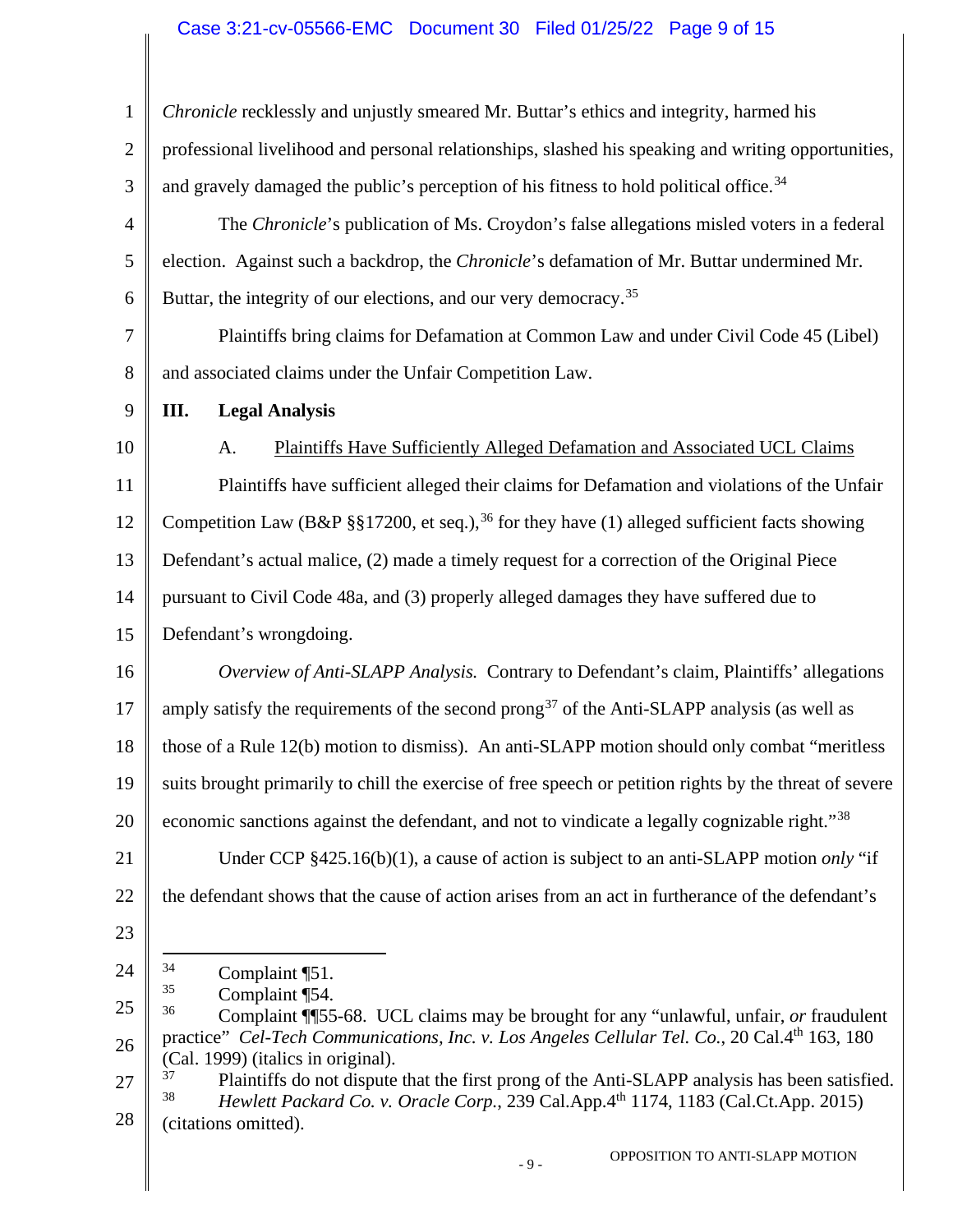# Case 3:21-cv-05566-EMC Document 30 Filed 01/25/22 Page 10 of 15

<span id="page-9-6"></span><span id="page-9-5"></span><span id="page-9-4"></span><span id="page-9-3"></span><span id="page-9-2"></span><span id="page-9-1"></span><span id="page-9-0"></span>

| $\mathbf{1}$   | constitutional right of petition or free speech in connection with a public issue <i>and</i> the plaintiff                                                                                                                   |
|----------------|------------------------------------------------------------------------------------------------------------------------------------------------------------------------------------------------------------------------------|
| $\overline{2}$ | fails to demonstrate a probability of prevailing on the claim." <sup>39</sup>                                                                                                                                                |
| 3              | Thus, a defendant must satisfy two requirements to strike a cause of action: (1) it must                                                                                                                                     |
| 4              | show that the cause of action (1) "arises from protected speech or petitioning", and (2) "lacks                                                                                                                              |
| 5              | even <i>minimal</i> merit". <sup>40</sup> "First, the court decides whether the defendant has made a <i>threshold</i>                                                                                                        |
| 6              | <i>showing</i> that the challenged cause of action is one arising from the protected activity. Second, if                                                                                                                    |
| $\tau$         | the court finds such a showing has been made, it then determines whether the plaintiff has                                                                                                                                   |
| 8              | demonstrated a probability of prevailing on the claim." <sup>41</sup> In that regard, a plaintiff need establish                                                                                                             |
| 9              | only "minimal merit" in his or her legal claim. Put another way, a plaintiff need only show a                                                                                                                                |
| 10             | " <i>minimum level</i> of legal sufficiency and triability" to carry its burden. <sup>42</sup>                                                                                                                               |
| 11             | Plaintiffs' Defamation Claim. Plaintiffs are entitled to move forward with their                                                                                                                                             |
| 12             | Defamation claim, for they have properly alleged the requisite facts and harm. In relevant part,                                                                                                                             |
| 13             | public figures like Plaintiffs must (1) allege that the published statement is false, and (2) the                                                                                                                            |
| 14             | defendant made the defamatory statement at issue with actual malice: "that is, with knowledge                                                                                                                                |
| 15             | that it was false or with <i>reckless disregard of whether it was false or not</i> ." <sup>43</sup>                                                                                                                          |
| 16             | "[A]ctual malice can be proved by <i>circumstantial evidence</i> ." <sup>44</sup> As the California                                                                                                                          |
| 17             | Supreme Court has admonished, "before republishing an accusation likely to have a devastating                                                                                                                                |
| 18             | effect on the reputation of the person accused", one must "take the time necessary to investigate                                                                                                                            |
| 19             | the matter with sufficient thoroughness to form an independent judgment[.]" <sup>45</sup> Such a duty to                                                                                                                     |
| 20             | 39<br>Ulkarim v. Westfield LLC, 227 Cal.App. $4th$ 1266, 1273 (Cal.Ct.App. 2014) (italics added);                                                                                                                            |
| 21             | see also Equilon Enterprises v. Consumer Cause, Inc., 29 Cal.4 <sup>th</sup> 53, 67 (Cal. 2002).<br>40<br>Ulkarim, 227 Cal.App.4 <sup>th</sup> at 1275 (italics added) (quoting Navellier v. Sletten, 29 Cal.4 <sup>th</sup> |
| 22             | 82, 89 (Cal. 2002)).<br>41<br>Hanover Ins. Co. v. Fremont Bank, 68 F.Supp.2d 1085, 1096-97 (N.D. Cal. 2014) (italics                                                                                                         |
| 23             | added, quotation marks omitted) ( <i>quoting Equilon</i> , 29 Cal.4 <sup>th</sup> at 67).<br>42<br>Soukup v. Law Offices of Herbert Hafif, 39 Cal.4 <sup>th</sup> 260, 291 (Cal. 2006) (italics added,                       |
| 24             | citation and internal quotation marks omitted).                                                                                                                                                                              |
| 25             | 43<br>Reader's Digest Assn. v. Superior Court, 37 Cal.3d 244, 253-54 (Cal. 1984) (italics<br>added). Cf. Flowers v. Carville, 310 F.3d 1118, 1131 ( $9th$ Cir. 2002) (diversity case applying                                |
| 26             | Nevada law); Glassdoor, Inc. v. Superior Court, 9 Cal.App.5 <sup>th</sup> 623, 636 (case involving alleged<br>breach of nondisclosure agreement).                                                                            |
| 27             | 44<br>Reader's Digest, 37 Cal.3d at 257 (italics added).<br>45<br>Khawar v. Globe Int'l, Inc., 19 Cal.4 <sup>th</sup> 254, 277 (Cal. 1998) (italics added); accord,                                                          |
| 28             | Widener v. Pacific Gas & Elec. Co., 75 Cal.App.3d 415, 434 (1977), disapproved on other                                                                                                                                      |
|                | OPPOSITION TO ANTI-SLAPP MOTION<br>$-10-$                                                                                                                                                                                    |
|                |                                                                                                                                                                                                                              |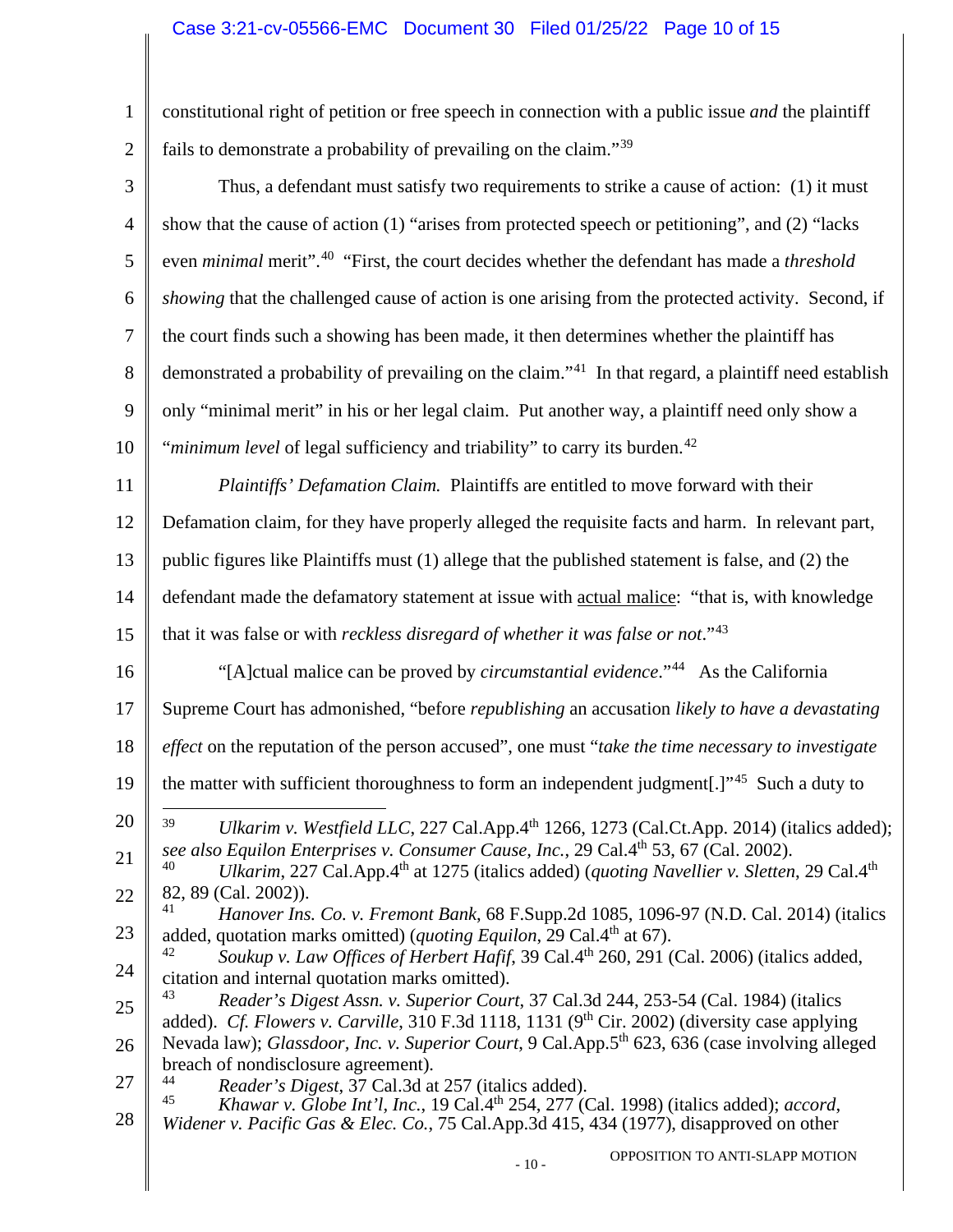# Case 3:21-cv-05566-EMC Document 30 Filed 01/25/22 Page 11 of 15

<span id="page-10-3"></span><span id="page-10-2"></span><span id="page-10-1"></span><span id="page-10-0"></span>

| $\mathbf{1}$   | investigate arises not only with allegations that someone has committed a crime, <sup>46</sup> but also with                                                                                                           |
|----------------|------------------------------------------------------------------------------------------------------------------------------------------------------------------------------------------------------------------------|
| $\overline{2}$ | non-criminal allegations regarding one's conduct, including a "gross breach" of professional                                                                                                                           |
| 3              | ethics. <sup>47</sup> "[R]eliance on sources known to be <i>unreliable</i> " provides evidence that the "publisher"                                                                                                    |
| $\overline{4}$ | himself had serious doubts regarding the truth of his publication." <sup>48</sup>                                                                                                                                      |
| 5              | Evidence Actual Malice Reflected by the Original Piece. <sup>49</sup> With respect to the Original                                                                                                                     |
| 6              | Piece, Plaintiffs (1) told the <i>Chronicle</i> reporter (Joe Garofoli) that Ms. Croydon's claim of sexual                                                                                                             |
| $\overline{7}$ | harassment was false, and (2) repeatedly offered to connect Mr. Garofoli with individuals such as                                                                                                                      |
| 8              | Dr. Flowers and Ms. Zundmanis, who both would have provided details of Ms. Croydon's history                                                                                                                           |
| 9              | of lobbing false allegations – including Ms. Croydon's claim that Dr. Flower's husband had                                                                                                                             |
| 10             |                                                                                                                                                                                                                        |
| 11             | grounds, McCoy v. Hearst Corp., 42 Cal.3d 835, 846 n.9 (Cal. 1986).<br>Contrary to Defendant's insinuation, California law (which controls in this diversity case)                                                     |
| 12             | does not recognize the neutral report privilege. In 1998, the California Supreme Court held, in<br>Khawar, that the privilege did not apply to private figures, and expressly declined to rule as to                   |
| 13             | whether the privilege applies to public figures. <i>Khawar</i> , 19 Cal. $4th$ at 272. Even if the neutral<br>report privilege were recognized for a public figure, it would not shield Defendant from liability –     |
| 14             | because the <i>Chronicle</i> concealed from its readers critical information that affected Ms. Croydon's<br>credibility. See Barry v. Time, Inc., 584 F.Supp. 1110, 1112 (N.D. Cal. 1984) (Patel, J.) (pre-            |
| 15             | Khawar case held that neutral report privilege may apply, but only where the publication did not<br>conceal from its readers factors affecting the accuser's credibility); see also Barger v. Playboy                  |
| 16             | <i>Enterprises, Inc., 564 F.Supp. 1151, 1157 (N.D. Cal. 1983).</i><br>46<br>Khawar, 19 Cal.4 <sup>th</sup> at 277 (defamatory accusation that an individual had committed                                              |
| 17             | murder).<br>47                                                                                                                                                                                                         |
|                | Widener, 75 Cal.App.3d at 423.<br>48<br>Reader's Digest, 37 Cal.3d at 258 (italics added).                                                                                                                             |
| 18             | 49<br>Under the single-publication rule, Plaintiffs are entitled to bring claims based on the                                                                                                                          |
| 19             | Original Piece (as it appeared in the July 22, 2020 print edition), even though the text of the<br>Original Piece had been posted online the previous day (July 21, 2020). Namely, the single-                         |
| 20             | publication rule does not apply where defamatory content has been <i>republished</i> on a different day                                                                                                                |
| 21             | and in a different form or format – because the republication was made with the goal of reaching<br>a new audience. See Traditional Cat Assn., Inc. v. Gilbreath, 118 Cal.App.4th 392, 401                             |
| 22             | (Cal.Ct.App. 2004) ("repetition of the defamatory statement in a new edition of a book or                                                                                                                              |
| 23             | <i>newspaper</i> constitutes a <i>new publication</i> of the defamation that may give rise to a new cause of<br>action") (italics added); <i>Yeager v. Bowlin</i> , 693 F.3d 1076, 1082 ( $9th$ Cir. 2012) (defamatory |
|                | content republished when it is reprinted in a different format, such from hardcover to paperback);                                                                                                                     |
| 24             | Kanarek v. Bugliosi, 108 Cal.App.3d 327 (Cal.Ct.App. 1980) (same); Church of Scientology v.<br>Dell Publishing Co., 362 F.Supp. 767, 770 (N.D. Cal. 1973) (same); Shively v. Bozanich, 31                              |
| 25             | Cal.4 <sup>th</sup> 1230, 1243 (Cal. 2003) (same); Salyer v. Southern Poverty Law Center, 701 F.Supp.2d                                                                                                                |
| 26             | 912, 914 (W.D. Ky. 2009) (defamatory material is republished where it has been distributed for a<br>second time "with the goal of reaching a new audience"). See also Nationwide Bi-Weekly                             |
| 27             | Admin., Inc. v. Belo Corp., 512 F.3d 137, 146 (5 <sup>th</sup> Cir. 2007) (Fifth Circuit notes that if a print                                                                                                         |
| 28             | article is posted online, it reaches a "new audience") (citing Firth v. State, 775 N.E.2d 463, 466<br>$(N.Y. 2002)$ ).                                                                                                 |
|                |                                                                                                                                                                                                                        |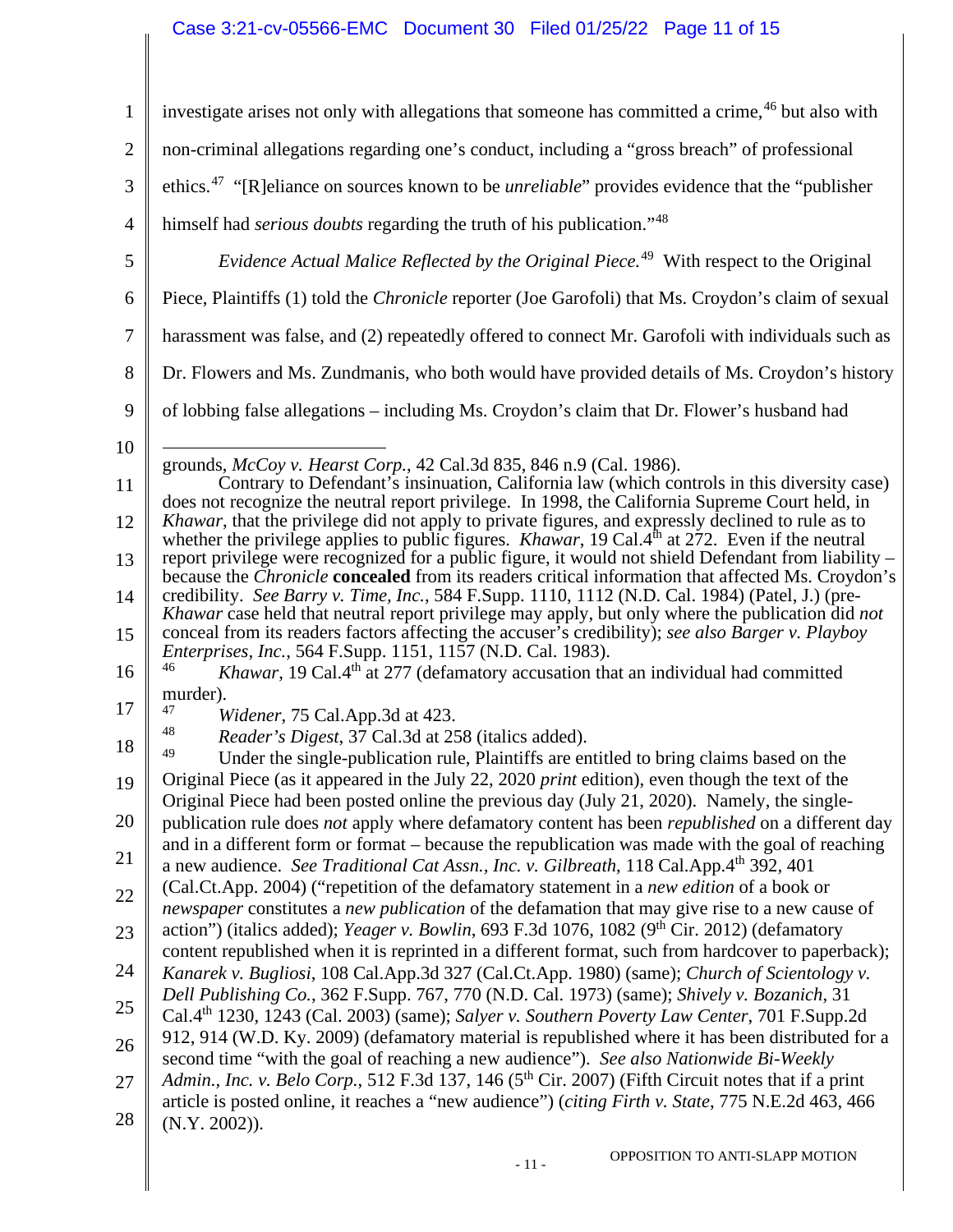| sexually assaulted her. <sup>50</sup> |  |  |  |  |  |
|---------------------------------------|--|--|--|--|--|
|---------------------------------------|--|--|--|--|--|

2 3 4 5 In response, the *Chronicle* did not subsequently contact or interview either Dr. Flowers or Ms. Zundmanis. In stark contrast – and the day *before* the Original Piece was printed (July 21, 2020) – the *Bay Area Reporter* not only interviewed Dr. Flowers and Ms. Zundmanis, but published their statements regarding Ms. Croydon's lack of credibility.<sup>[51](#page-11-1)</sup>

6 7 8 9 10 11 12 13 *Evidence of Actual Malice from the Follow-Up Piece.* In the Follow-Up Piece (published in the *Chronicle's* **July 25, 2020** print edition), Defendant not only refused to investigate the evidence that was proffered by Plaintiffs and actually used by the *Bay Area Reporter*, but ignored additional red flags regarding Ms. Croydon's credibility. For example, a July 23, 2020 *Intercept*  article (published the day after the Original Piece) expressly stated that a number of individuals had questioned Ms. Croydon's credibility: "The *Intercept* has spoken to several people who recounted having disturbing interactions with Croydon that caused them to question her credibility."[52](#page-11-2)

14 15 16 17 18 Equally troubling, the *Chronicle* ignored the July 23, 2020 email it received from Chris Sampson, a national security expert who had never previously spoken with Mr. Buttar or contacted his campaign. Mincing no words, Mr. Sampson stated that Ms. Croydon was a "*pathological liar*" who had "harassed" one of his friends "repeatedly in private texts to the point of [his] friend considering *suicide*."[53](#page-11-3)

19 20 21 22 23 What is more, the Follow-Up Piece did not report on the Open Letter's troubling account of Ms. Croydon's history of making false allegations. In the Open Letter, a whopping 17 individuals (including Dr. Flowers, Ms. Zundmanis, and former federal candidate Kevin Zeese) expressed deep concern regarding Ms. Croydon's credibility and described Ms. Croydon's history of making false claims against political activists:

24

25

The accuser [Ms. Croydon] is well known in the D.C. social-justice community. Unfortunately, this troubled individual has a long history of

- <span id="page-11-0"></span>26  $^{50}$  Complaint ¶[21, 18.
- <span id="page-11-1"></span>27  $^{51}$  Complaint ¶28, 27.
- $\frac{52}{53}$  Complaint [39.
- <span id="page-11-3"></span><span id="page-11-2"></span>28 Complaint ¶34 (italics added).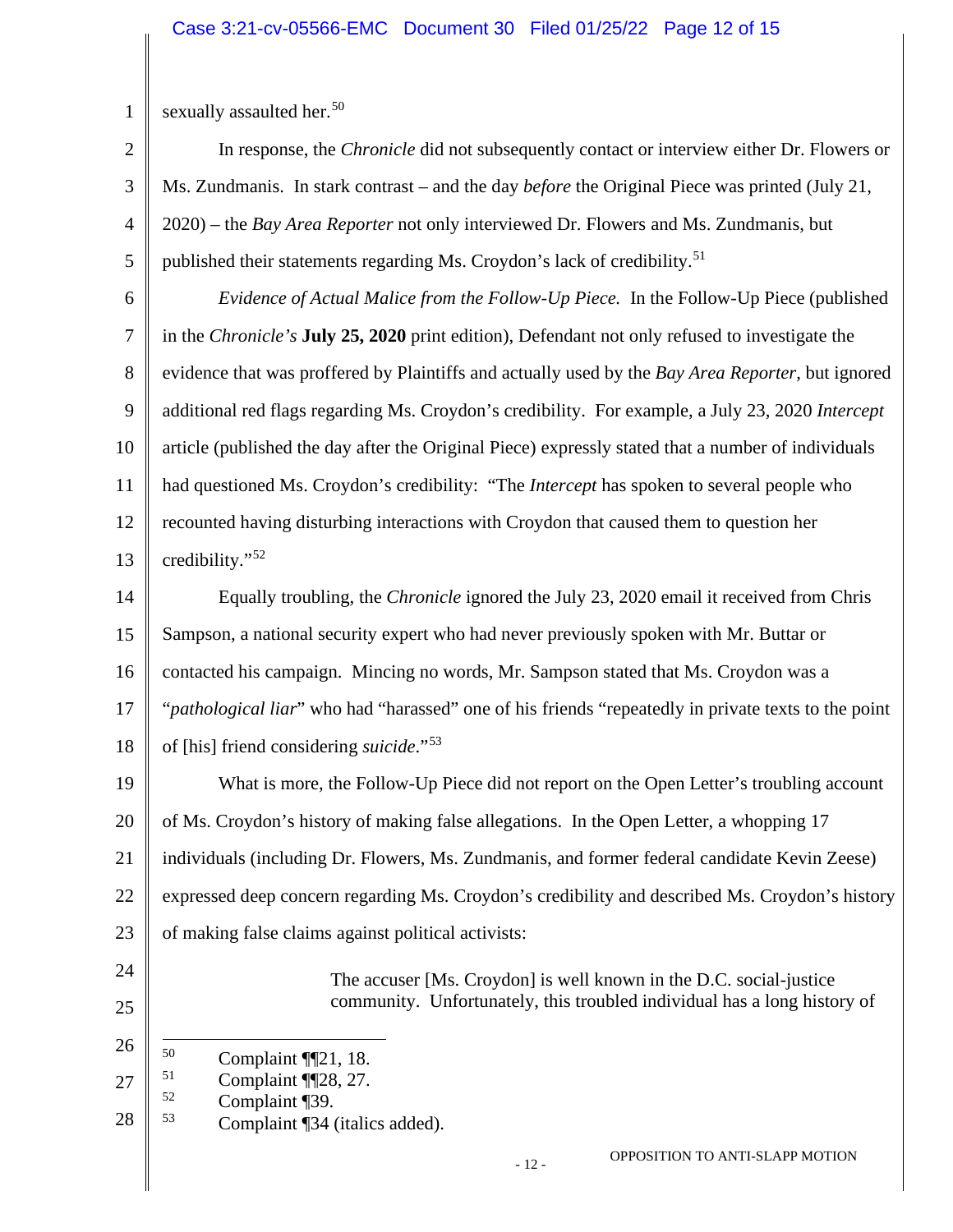fabricating attacks against innocent people. A review of litigation she has filed in various jurisdictions would likely yield a revealing picture to an enterprising journalist. She has engaged in *late-night phone harassment campaigns, false allegations, and physical threats* against numerous individuals over the years. She is NOT a credible witness against this promising progressive leader."[54](#page-12-0)

5 6 7 8 9 Making matters worse, while both the Original Piece and Follow-Up Piece had provided hyperlinks to Ms. Croydon's false, self-published *Medium* allegations, the Follow-Up Piece *did not even provide a hyperlink* to the Open Letter. As a result, *Chronicle* readers were deprived of critical information: the deep concerns of 17 individuals regarding Ms. Croydon's lack of credibility.

10 11 12 13 14 *Evidence of Actual Malice from Original Piece Imputed to Follow-Up Piece*. Significantly, the evidence of actual malice from the Follow-Up piece may be imputed to the Original Piece. As this Court held in the seminal *Church of Scientology v. Dell Publishing Co.*, [i]f the *republication* [of defamatory matter] is found to be malicious, that *can be evidence* of maliciousness *in the original publication*."[55](#page-12-1)

15 16 17 18 19 20 21 22 *Actual Malice in Original Piece and Follow-Up Piece*. Viewing the evidence of actual malice as a whole, the *Chronicle* (1) was presented with a grave allegation that would have a "devastating effect" on the reputation of Plaintiffs; and (2) refused to investigate, and instead republished, the allegation – even after it had received numerous red flags regarding the accuser's credibility from a spectrum of sources: other media outlets, a national security expert, the Open Letter from 17 individuals, and Mr. Buttar's campaign. Therefore, Plaintiffs have sufficiently alleged that Defendant had actual malice, with respect to both the Original Piece and Follow-Up Piece.

23

24

1

2

3

4

B. Plaintiffs Have Properly Alleged Their Defamation Claims Under the Correction Statute

25 26 Contrary to Defendant's claim, Plaintiffs have properly alleged their claims under the Correction Statute (Civil Code 48a), as well as for damages. In defamation cases, Civil Code 48a

27

<span id="page-12-1"></span><span id="page-12-0"></span><sup>28</sup>   $\frac{54}{55}$  Complaint [38.] 55 *Scientology*, 362 F.Supp. at 770 (italics added).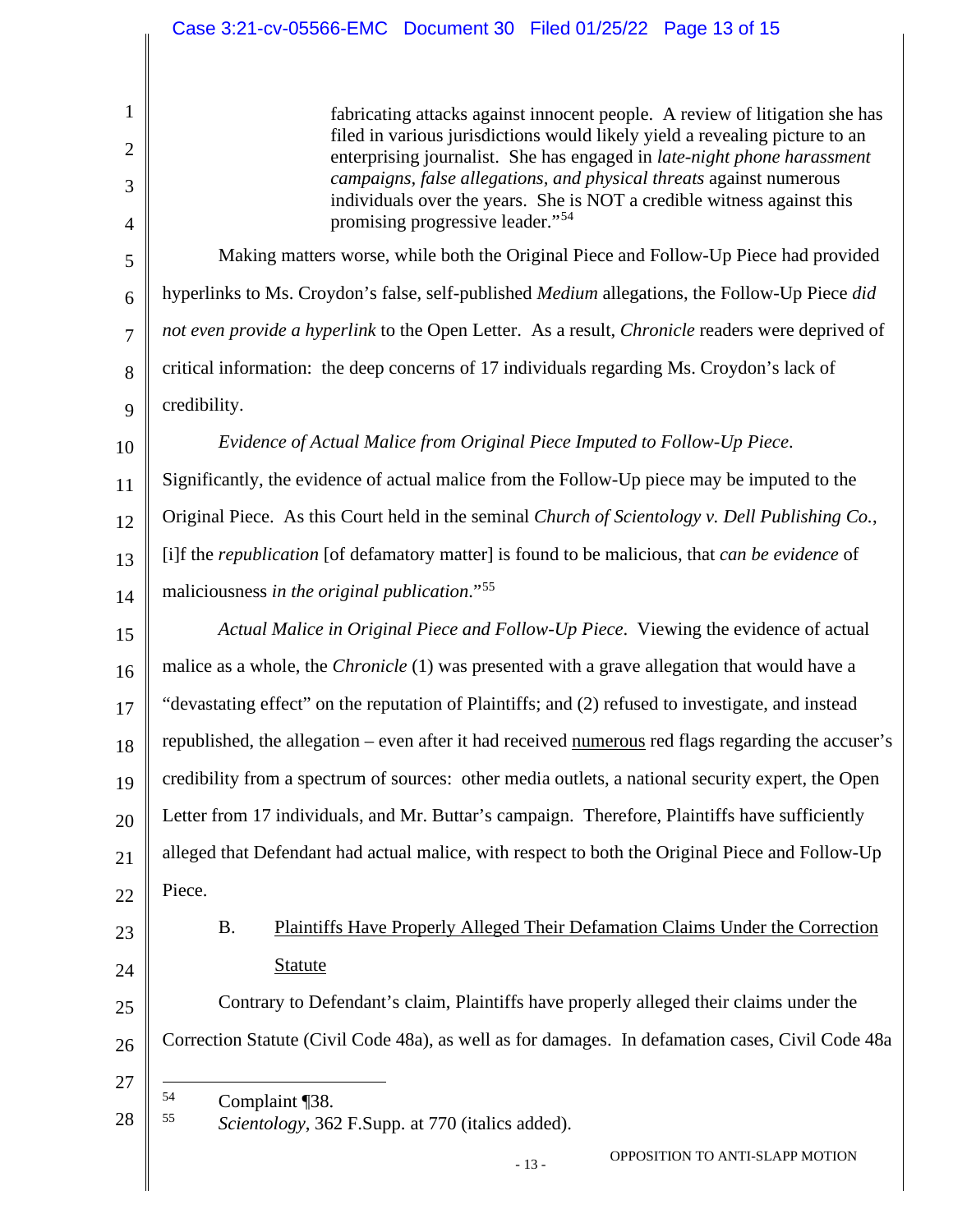#### Case 3:21-cv-05566-EMC Document 30 Filed 01/25/22 Page 14 of 15

1 2 3 4 5 6 requires a plaintiff to request a correction within 20 days of the publication of the defamatory material.[56](#page-13-0) That statute does "not intend to build *technical barricades* to recovery by the individual who had given notice sufficient to advise a reasonable publisher acting in good faith of the claimed error. The crucial issue in evaluating the adequacy of the notice turns on whether the publisher should *reasonably have comprehended* which statements plaintiff protested and wished corrected."[57](#page-13-1)

7 8 9 10 11 12 13 14 15 16 17 18 19 20 Here, Plaintiffs timely requested that the *Chronicle* for a correction of the Original Piece. Namely, on the same day that the Original Piece was printed (**July 22, 2020**), Buttar for Congress' Patricia Brooks sent an email to the *Chronicle*'s Joe Garofoli. In her email, Ms. Brooks stated that (1) Ms. Croydon's allegations about Mr. Buttar were false, and (2) "a number of voices" had been "left out" from the *Chronicle*'s story. To that end, Ms. Brooks requested that the *Chronicle* correct the Original Piece by, *inter alia*, interviewing individuals "closer to this situation" (such as Dr. Flowers or Ms. Zundmanis, who would have spoken about the false claim of sexual assault that Ms. Croydon had made against former federal candidate Kevin Zeese).<sup>[58](#page-13-2)</sup> Because Ms. Brooks requested that the *Chronicle* correct the Original Piece by interviewing individuals like Dr. Flowers and Ms. Zundmanis, the *Chronicle* should "reasonably have comprehended" that Plaintiffs sought to correct the Original Piece's omission of Ms. Croydon's history of lobbing false accusations. Accordingly, Plaintiffs have properly alleged their Defamation claims under Civil Code §48a. C. Plaintiffs Have Properly Alleged Damages

21 22 23 24 25 Finally, Plaintiffs have properly alleged damages that they suffered due to Defendant's wrongdoing. As California courts have made clear, Plaintiffs may seek allege damages for *assumed* harm to their reputation, and need not allege any damages for *specific* harm to their reputation.[59](#page-13-3) As Plaintiffs have alleged, the *Chronicle* recklessly and unjustly smeared Mr.

<span id="page-13-1"></span><span id="page-13-0"></span>26 56 *Anschutz Ent. Group, Inc. v. Snepp*, 171 Cal.App.4th 598, 641 (Cal.Ct.App. 2009) <sup>57</sup>*Id.* at 641 (italics added) (citations omitted).<br><sup>58</sup> Complaint ¶¶29, 30.<br><sup>59</sup> Wellery American Broadcasting Cos. Inc.

<span id="page-13-3"></span><span id="page-13-2"></span>27 28 59 *Weller v. American Broadcasting Cos., Inc.*, 232 Cal.App.4th 991, 1014 (Cal.Ct.App. 1991); *Di Giorgio Fruit Corp. v. AFL-CIO*, 215 Cal.App.2d 560, 577 (Cal.Ct.App. 1963).